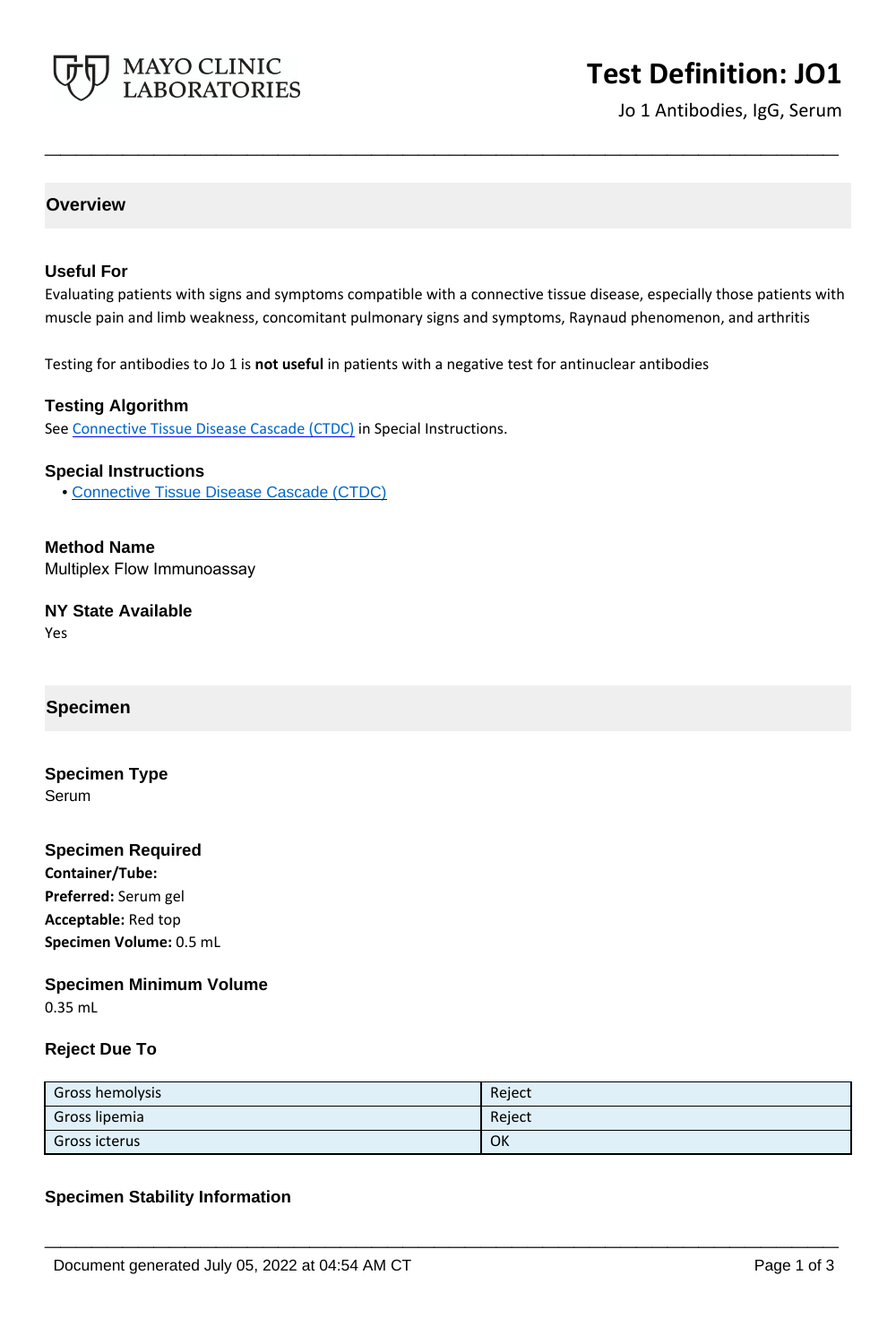

| <b>Specimen Type</b> | <b>Temperature</b>       | <b>Time</b> | <b>Special Container</b> |
|----------------------|--------------------------|-------------|--------------------------|
| Serum                | Refrigerated (preferred) | 21 days     |                          |
|                      | Frozen                   | 21 days     |                          |

**\_\_\_\_\_\_\_\_\_\_\_\_\_\_\_\_\_\_\_\_\_\_\_\_\_\_\_\_\_\_\_\_\_\_\_\_\_\_\_\_\_\_\_\_\_\_\_\_\_\_\_**

## **Clinical & Interpretive**

MAYO CLINIC **LABORATORIES** 

#### **Clinical Information**

Jo 1 (histidyl tRNA synthetase) is a member of the amino acyl-tRNA synthetase family of enzymes found in all nucleated cells. Jo 1 antibodies in patients with polymyositis bind to conformational epitopes of the enzyme protein and inhibit its catalytic activity in vitro.(1)

Jo 1 antibodies are a marker for the disease polymyositis, and occur most commonly in myositis patients who also have interstitial lung disease. The antibodies occur in up to 50% of patients with interstitial pulmonary fibrosis and symmetrical polyarthritis.(2)

See [Connective Tissue Disease Cascade \(CTDC\)](https://www.mayocliniclabs.com/it-mmfiles/Connective_Tissue_Disease_Cascade__CTDC_.pdf) in Special Instructions.

#### **Reference Values**

<1.0 U (negative) > or =1.0 U (positive) Reference values apply to all ages.

#### **Interpretation**

A positive result for Jo 1 antibodies is consistent with the diagnosis of polymyositis and suggests an increased risk of pulmonary involvement with fibrosis in such patients.

#### **Cautions**

A negative test for Jo 1 antibodies does not exclude the diagnosis of polymyositis or dermatomyositis.

#### **Clinical Reference**

1. Targoff I: Autoantibodies in polymyositis. Rheum Dis Clin North Am 1992;18:455

2. Leff R, Sherman J, Plotz P: Chapter 65: Inflammatory muscle diseases. In Clinical Immunology Principles and Practice, Second edition. Edited by R Rich, T Fleisher, W Shearer, B Kotzin, et al. St. Louis, Mosby-Year Book, 2001, pp 65.1-65.8

#### **Performance**

#### **Method Description**

Recombinant Jo 1 antigen is coupled covalently to polystyrene microspheres, which are impregnated with fluorescent dyes to create a unique fluorescent signature. Jo 1 antibodies, if present in diluted serum, bind to the Jo 1 antigen on the microspheres. The microspheres are washed to remove extraneous serum proteins. Phycoerythrin (PE)-conjugated antihuman IgG antibody is then added to detect IgG anti-Jo 1 bound to the microspheres. The microspheres are washed to remove unbound conjugate, and bound conjugate is detected by laser photometry. A primary laser reveals the

**\_\_\_\_\_\_\_\_\_\_\_\_\_\_\_\_\_\_\_\_\_\_\_\_\_\_\_\_\_\_\_\_\_\_\_\_\_\_\_\_\_\_\_\_\_\_\_\_\_\_\_**